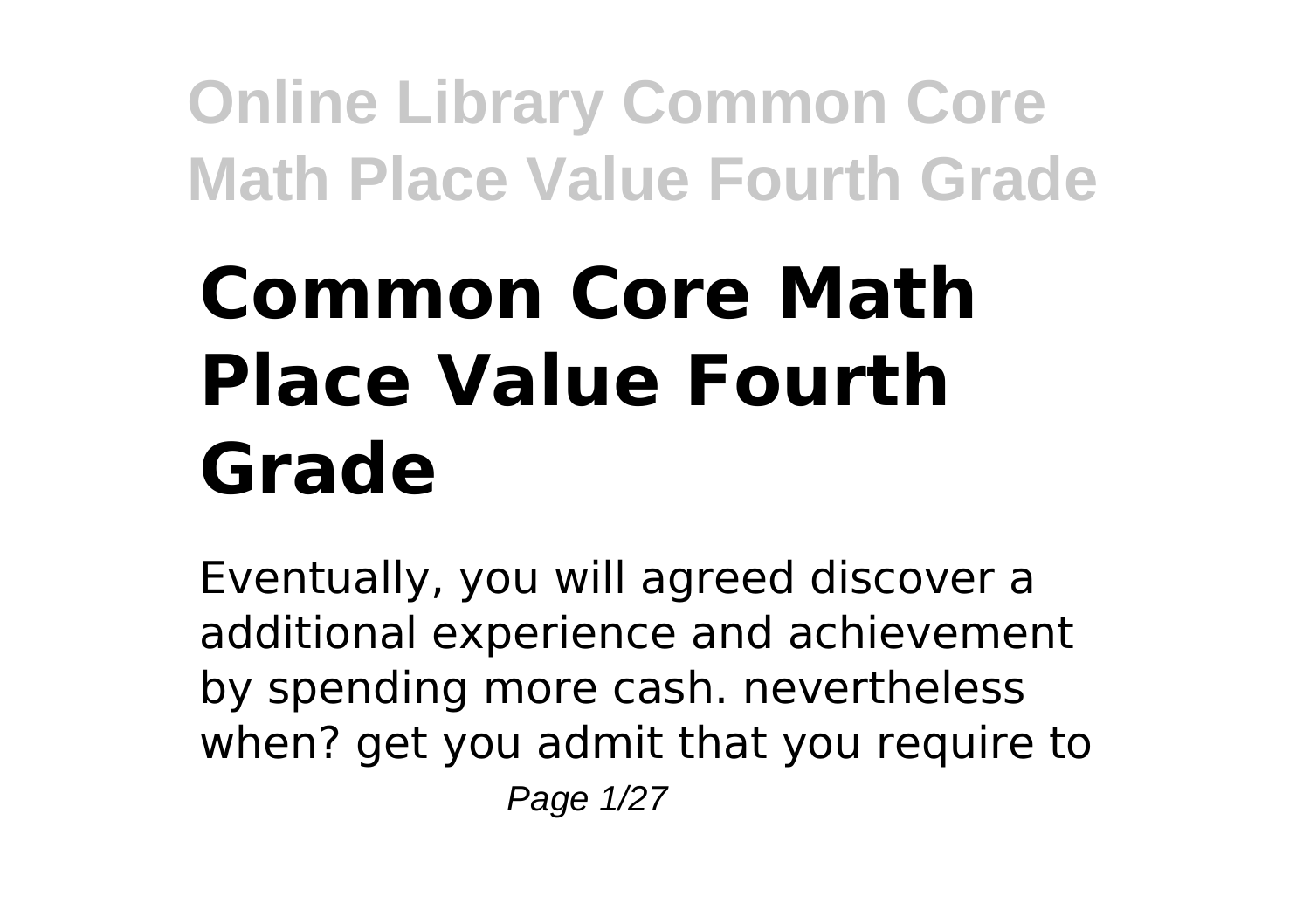get those all needs when having significantly cash? Why don't you try to get something basic in the beginning? That's something that will lead you to comprehend even more in the region of the globe, experience, some places, bearing in mind history, amusement, and a lot more?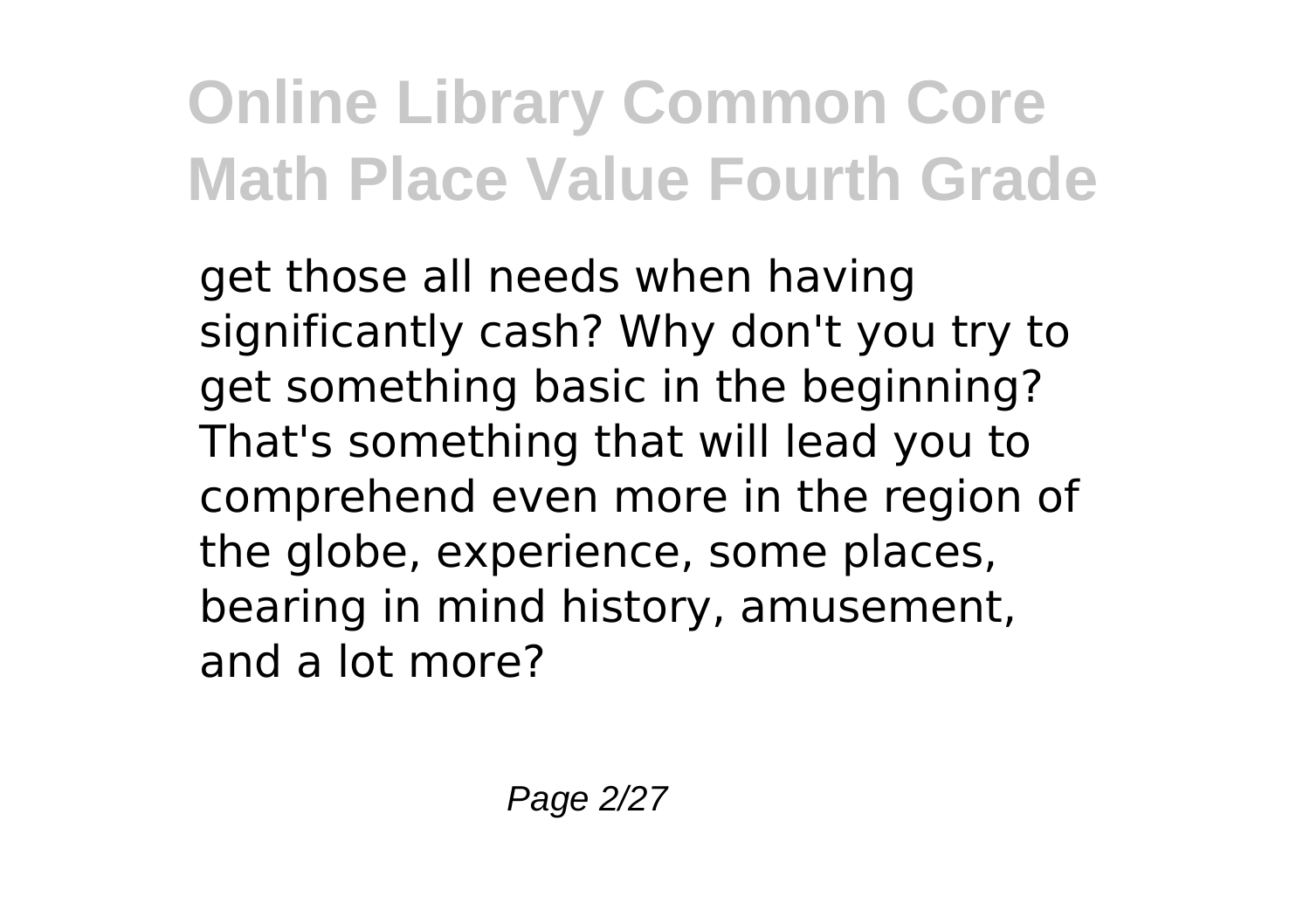It is your very own get older to act out reviewing habit. in the midst of guides you could enjoy now is **common core math place value fourth grade** below.

It's easier than you think to get free Kindle books; you just need to know where to look. The websites below are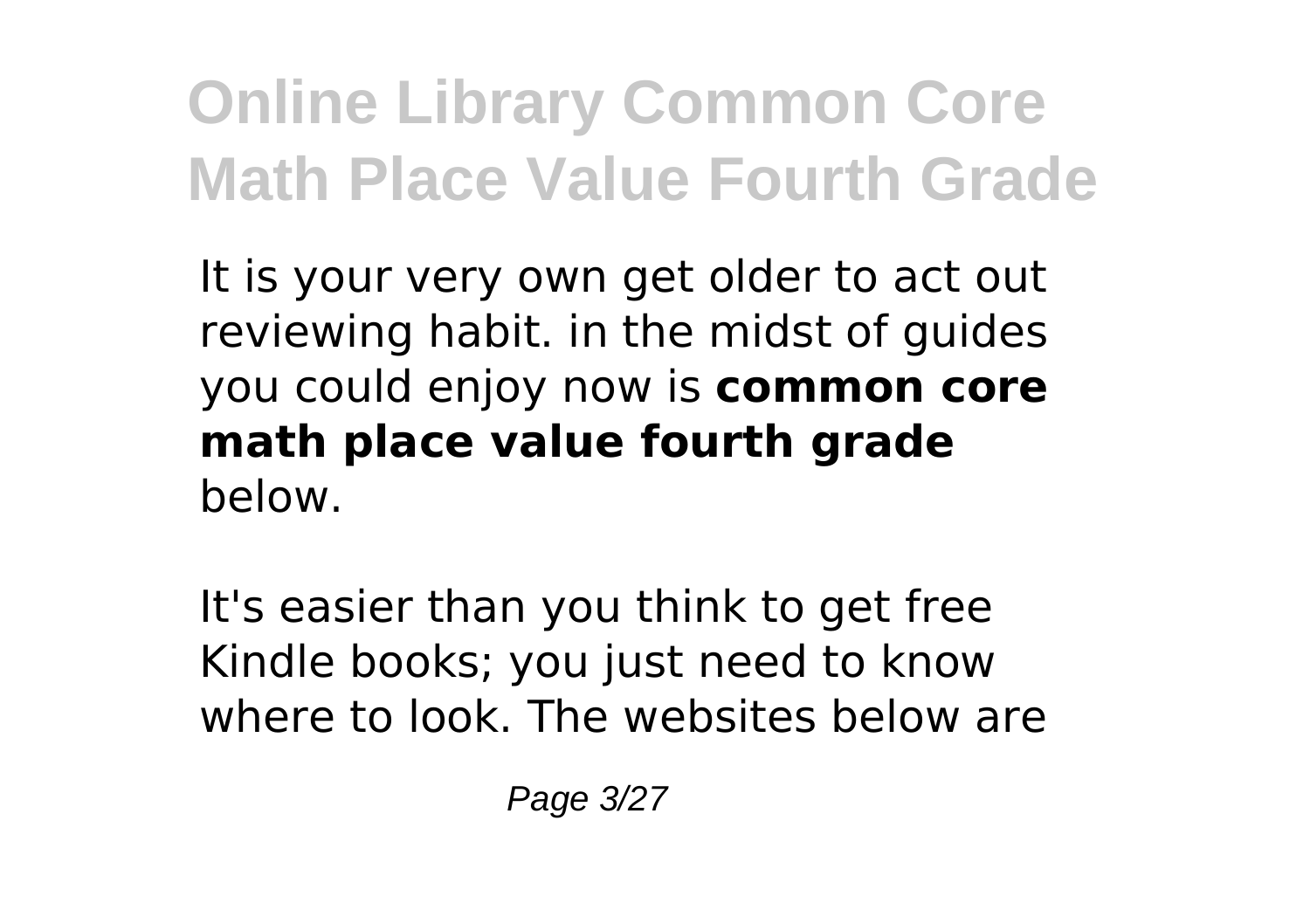great places to visit for free books, and each one walks you through the process of finding and downloading the free Kindle book that you want to start reading.

**Common Core Math Place Value** In Common Core math, place value is the most important idea that second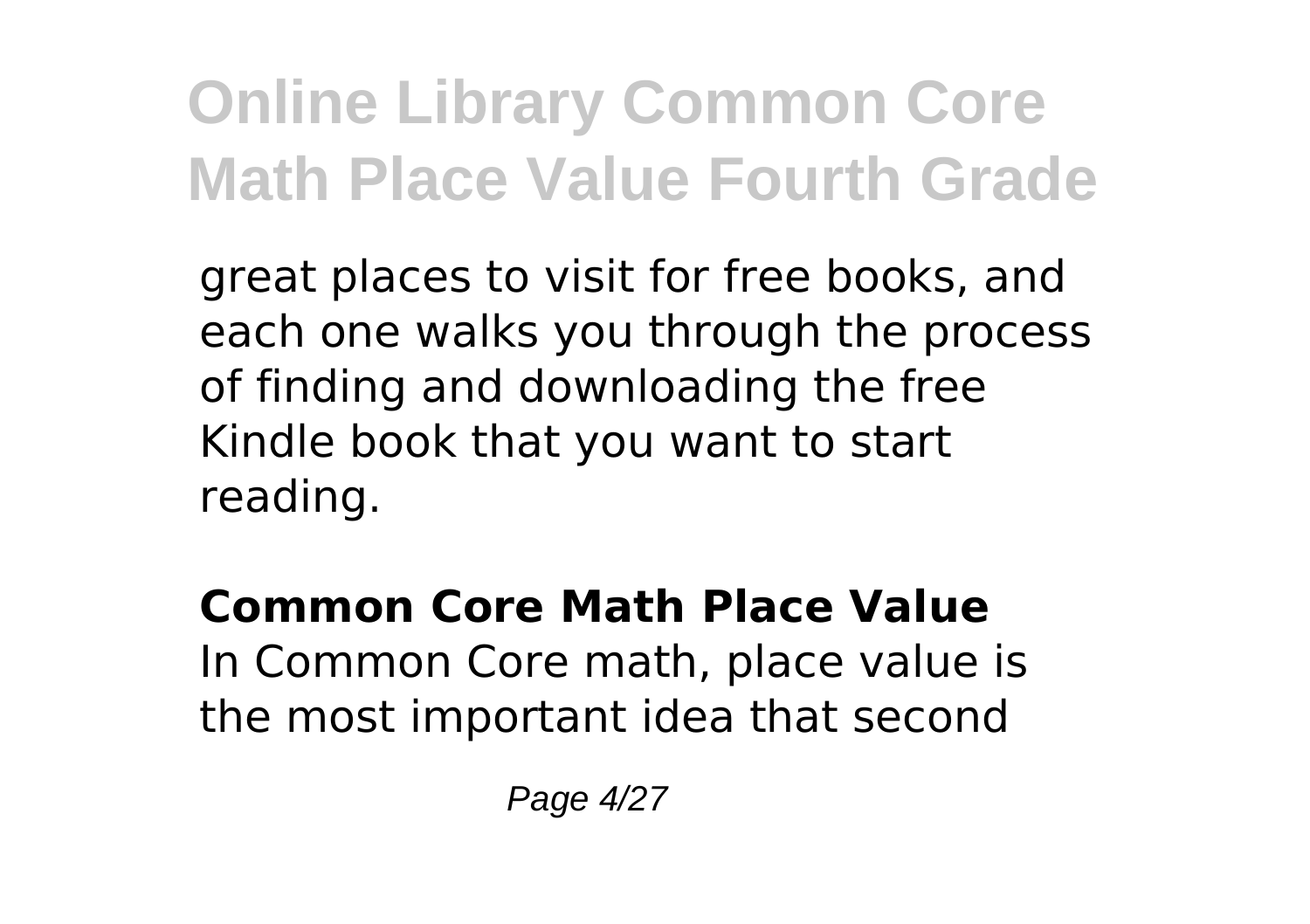grade students learn. They develop an understanding of this concept through exposure and through practice. In far too many textbooks pre–Common Core, the study of place value was limited to naming places, which robbed many children of the opportunity to know place value well and to learn algorithms with meaning.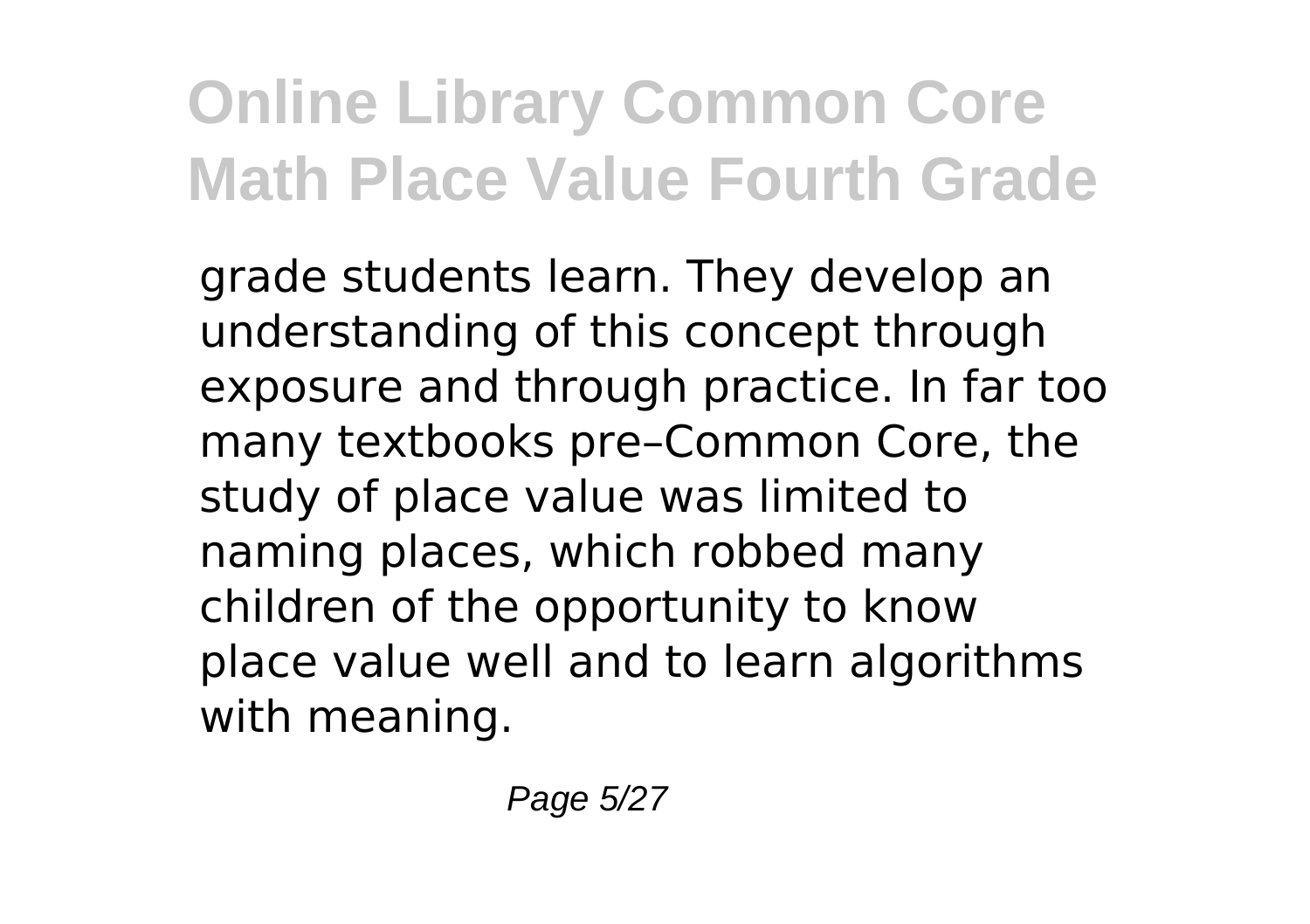#### **The Importance of Place Value in Common Core Math - dummies**

Definition of Place Value terms explained with real life illustrated examples. Also learn the facts to easily understand math glossary with fun math worksheet online at SplashLearn. SplashLearn is an award winning math learning program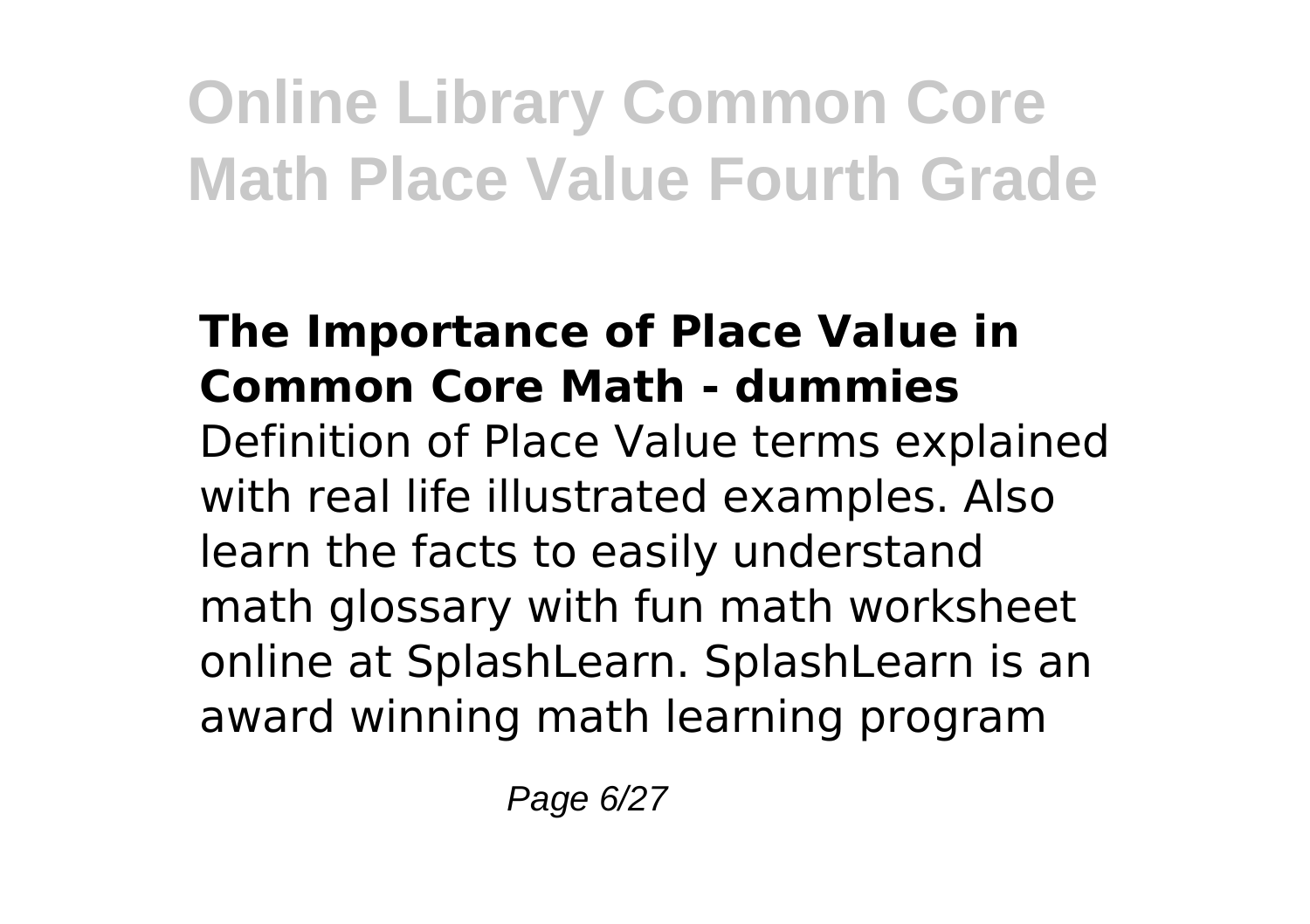used by more than 30 Million kids for fun math practice.

#### **Place Value Common Core Math Vocabulary - SplashLearn**

Work with numbers 11-19 to gain foundations for place value. CCSS.Math.Content.K.NBT.A.1 Compose and decompose numbers from 11 to 19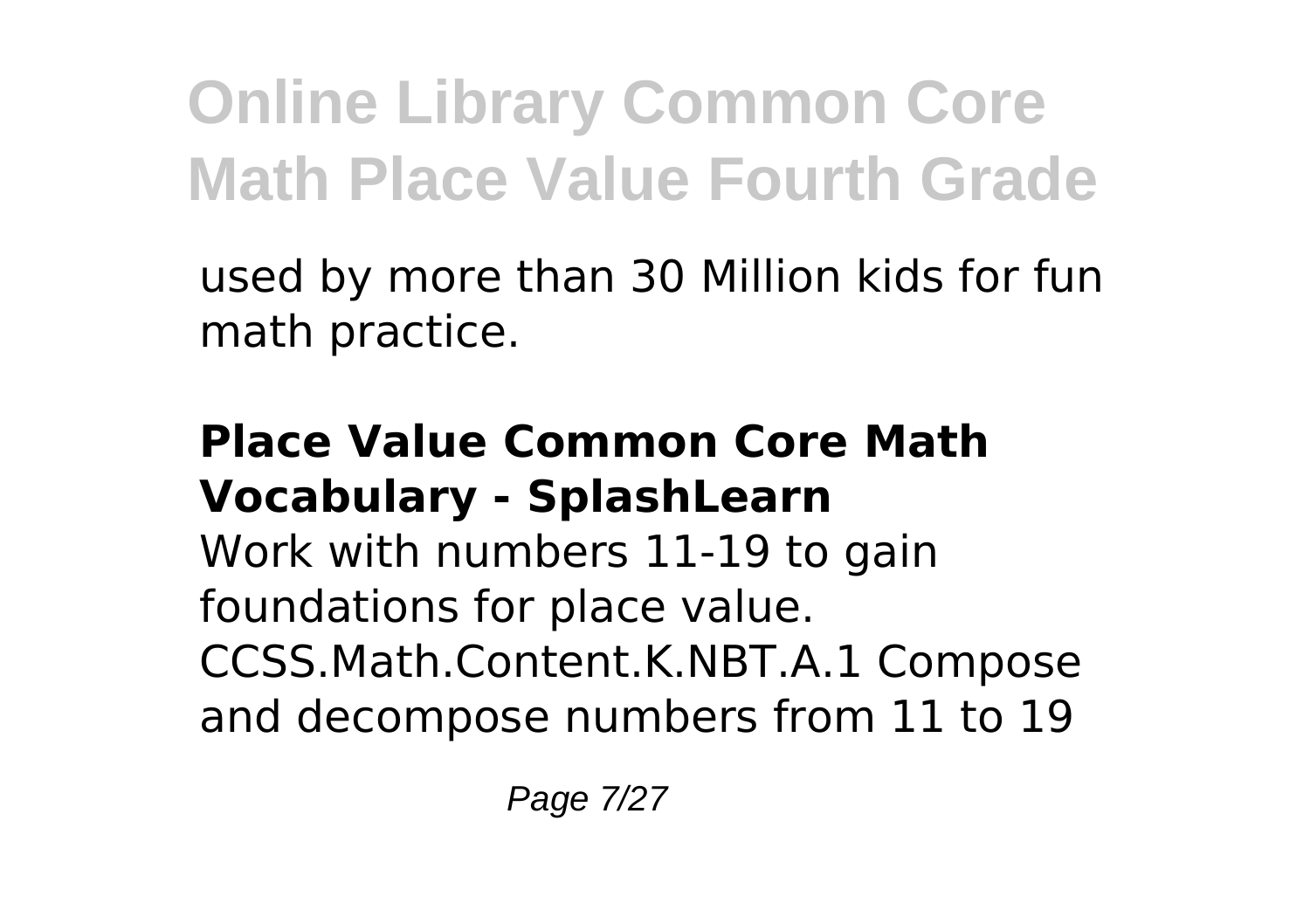into ten ones and some further ones, e.g., by using objects or drawings, and record each composition or decomposition by a drawing or equation (such as  $18 = 10 + 8$ ); understand that these numbers are composed of ...

#### **Number & Operations in Base Ten - Common Core State ...**

Page 8/27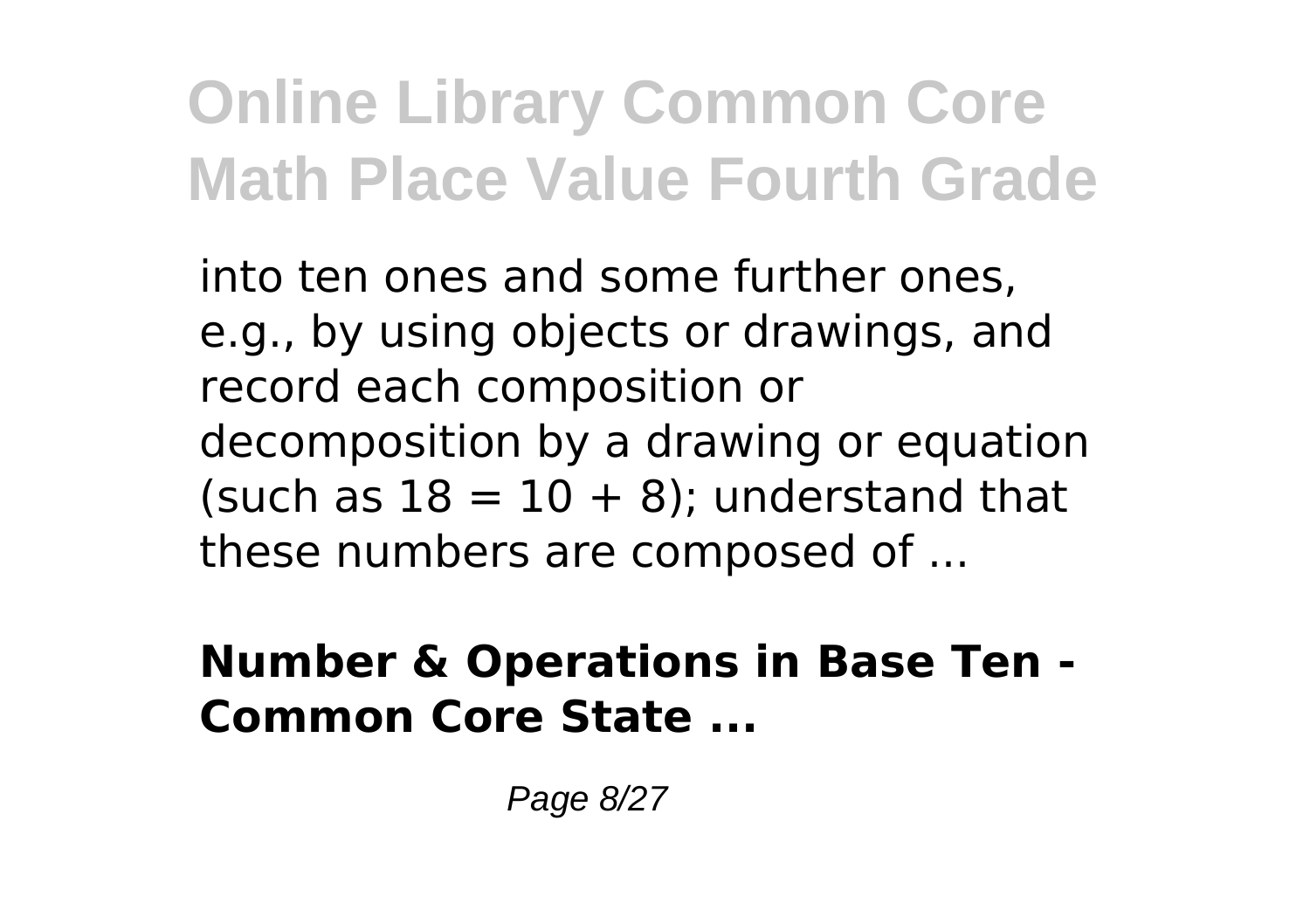Understand place value. 10 can be thought of as a bundle of ten ones, called a "ten." 100 can be thought of as a bundle of ten tens, called a "hundred." More Math Games to Play

**Place Value Party | Math Playground** Common Core State Standards Understand Place Value. 1.NBT.2

Page 9/27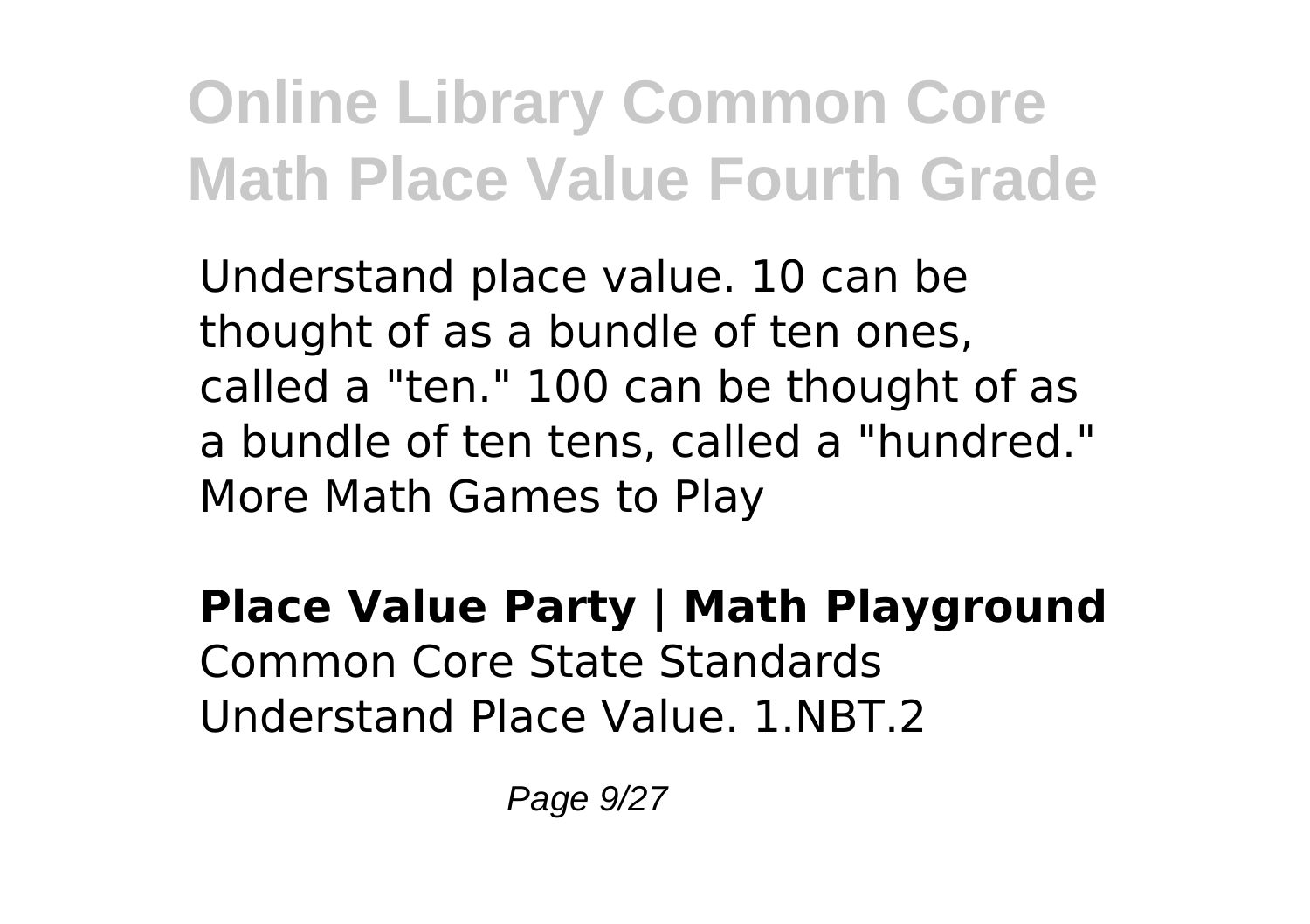Understand that the two digits of a twodigit number represent amounts of tens and ones. a. 10 can be thought of as a bundle of ten ones – call a "ten". b. The numbers from 11 to 19 are composed of a ten and one, two, three, four, five, six, seven, eight, or nine ones. c.

### **Place Value and Everything in its**

Page 10/27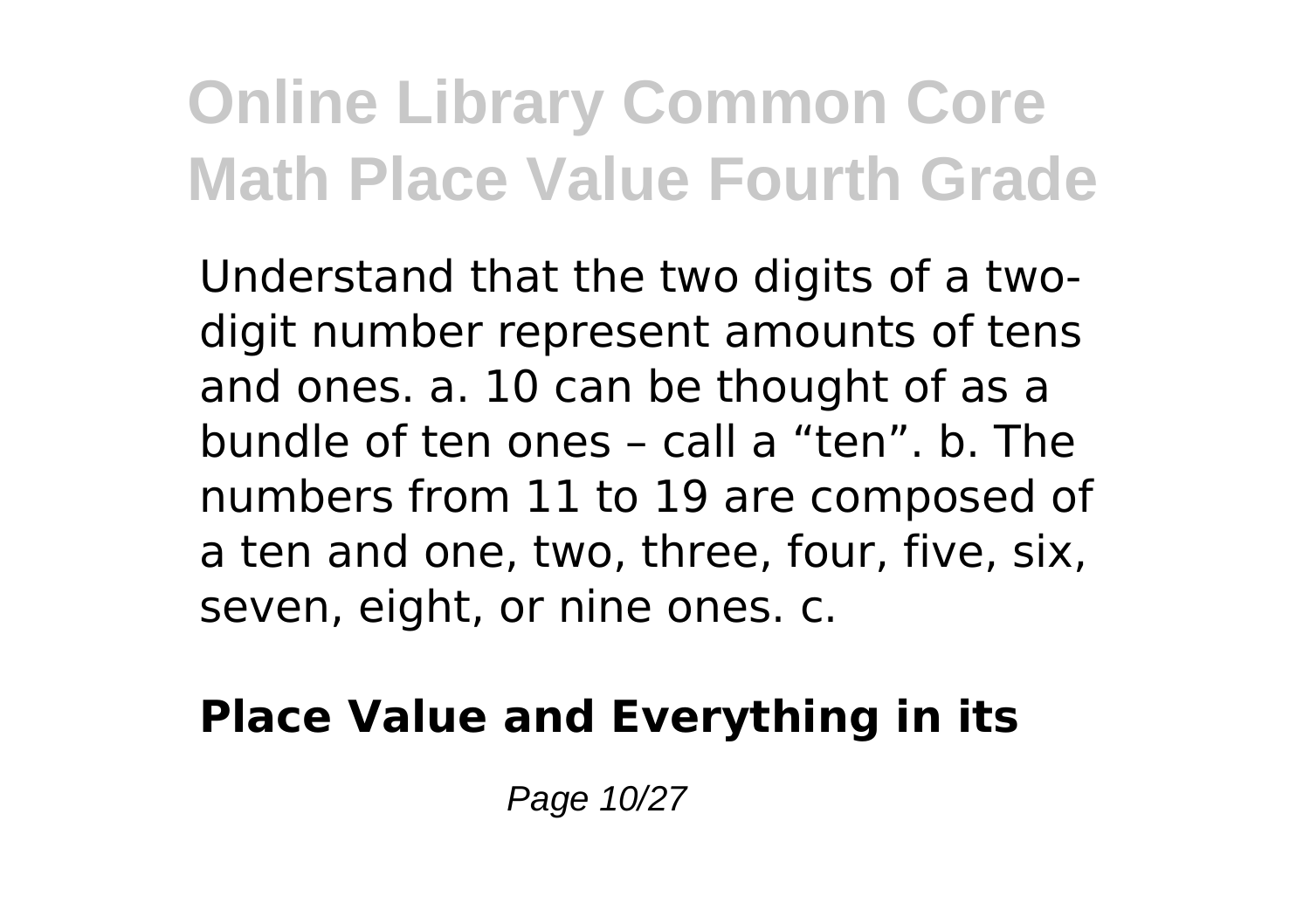### **Place First Grade Common ...**

Add within 100, including adding a twodigit number and a one-digit number, and adding a two-digit number and a multiple of 10, using concrete models or drawings and strategies based on place value, properties of operations, and/or the relationship between addition and subtraction; relate the strategy to a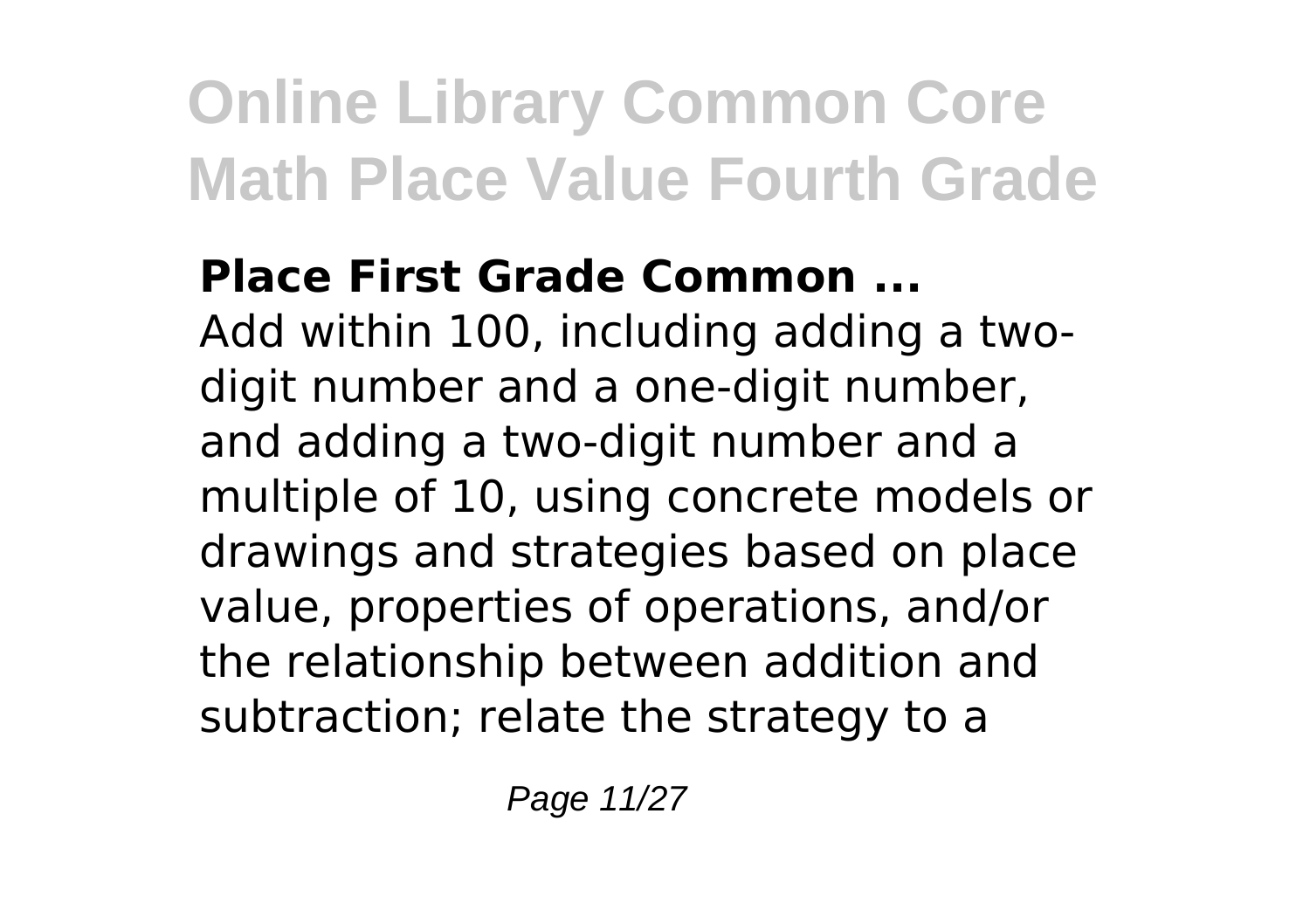written method and explain the ...

### **Grade 1 - Common Core State Standards Initiative**

Generalize place value understanding for multi-digit whole numbers.

CCSS.Math.Content.4.NBT.A.1 Recognize that in a multi-digit whole number, a digit in one place represents ten times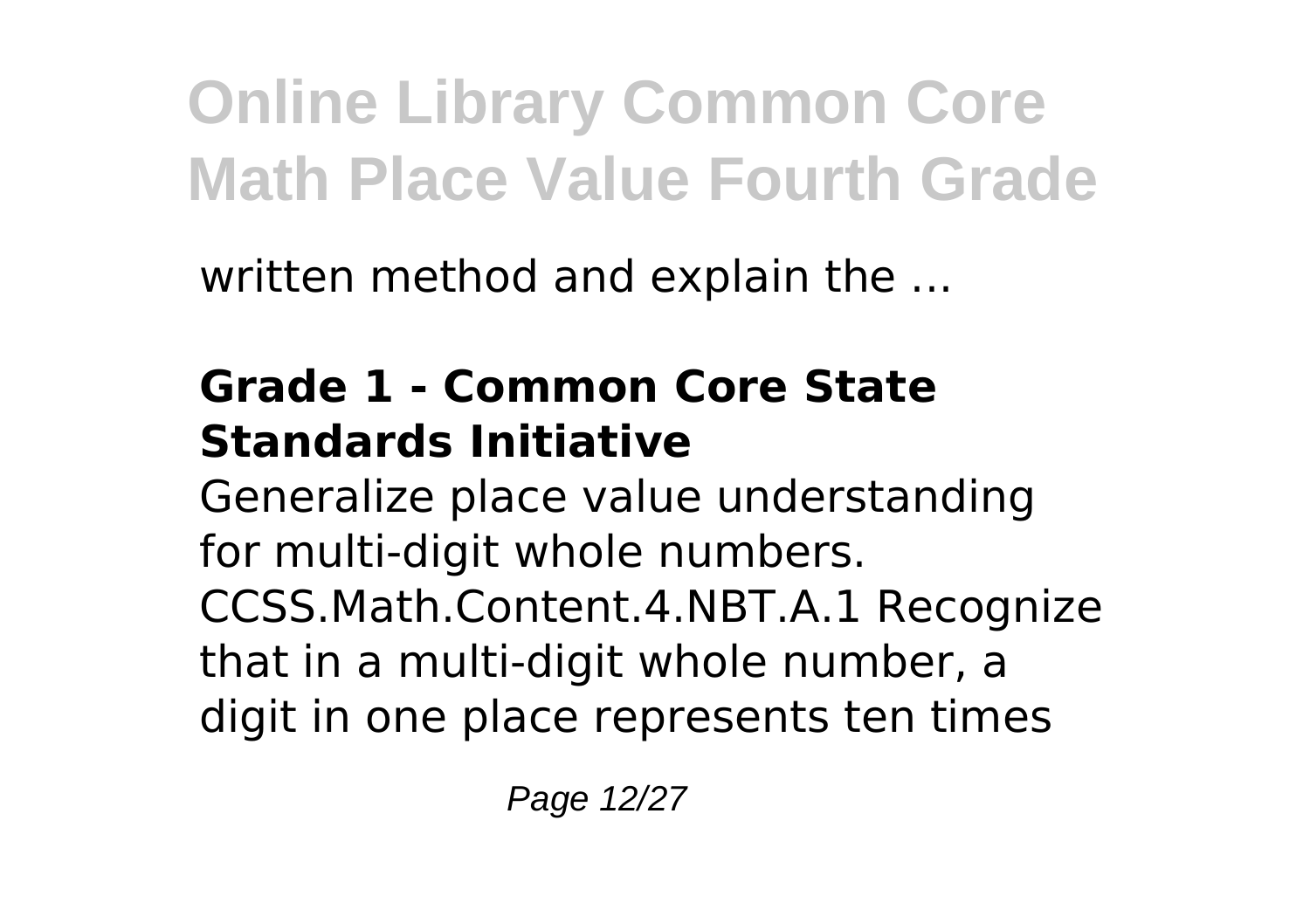what it represents in the place to its right. For example, recognize that  $700 \div$  $70 = 10$  by applying concepts of place value and division.

#### **Number & Operations in Base Ten | Common Core State ...** Multiply one-digit whole numbers by multiples of 10 in the range 10-90 (e.g.,

Page 13/27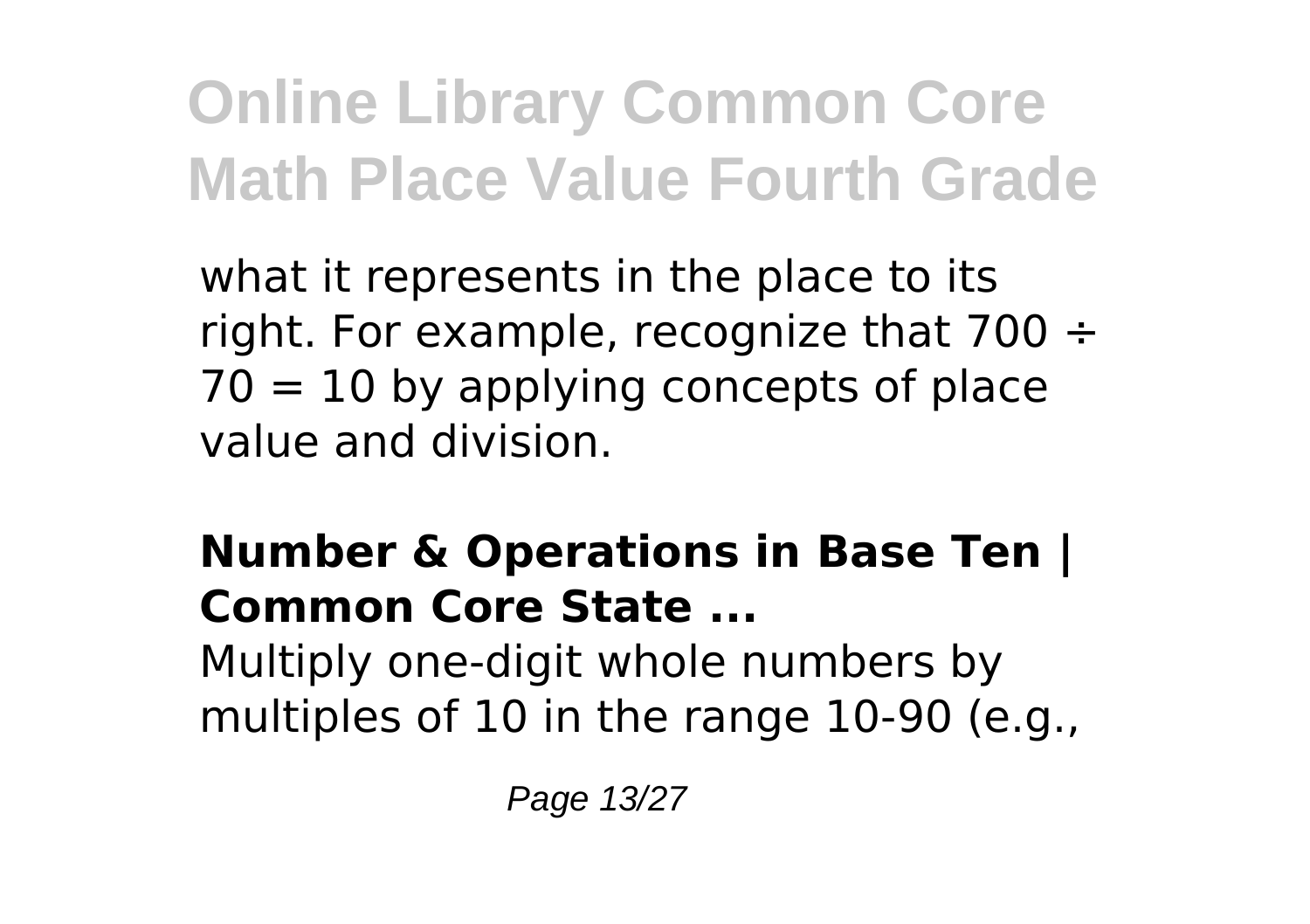$9 \times 80$ ,  $5 \times 60$ ) using strategies based on place value and properties of operations. 1 A range of algorithms may be used.

**Grade 3 » Number & Operations in Base Ten | Common Core ...** CCSS.Math.Content.1.NBT.C.4 Add within 100, including adding a two-digit

Page 14/27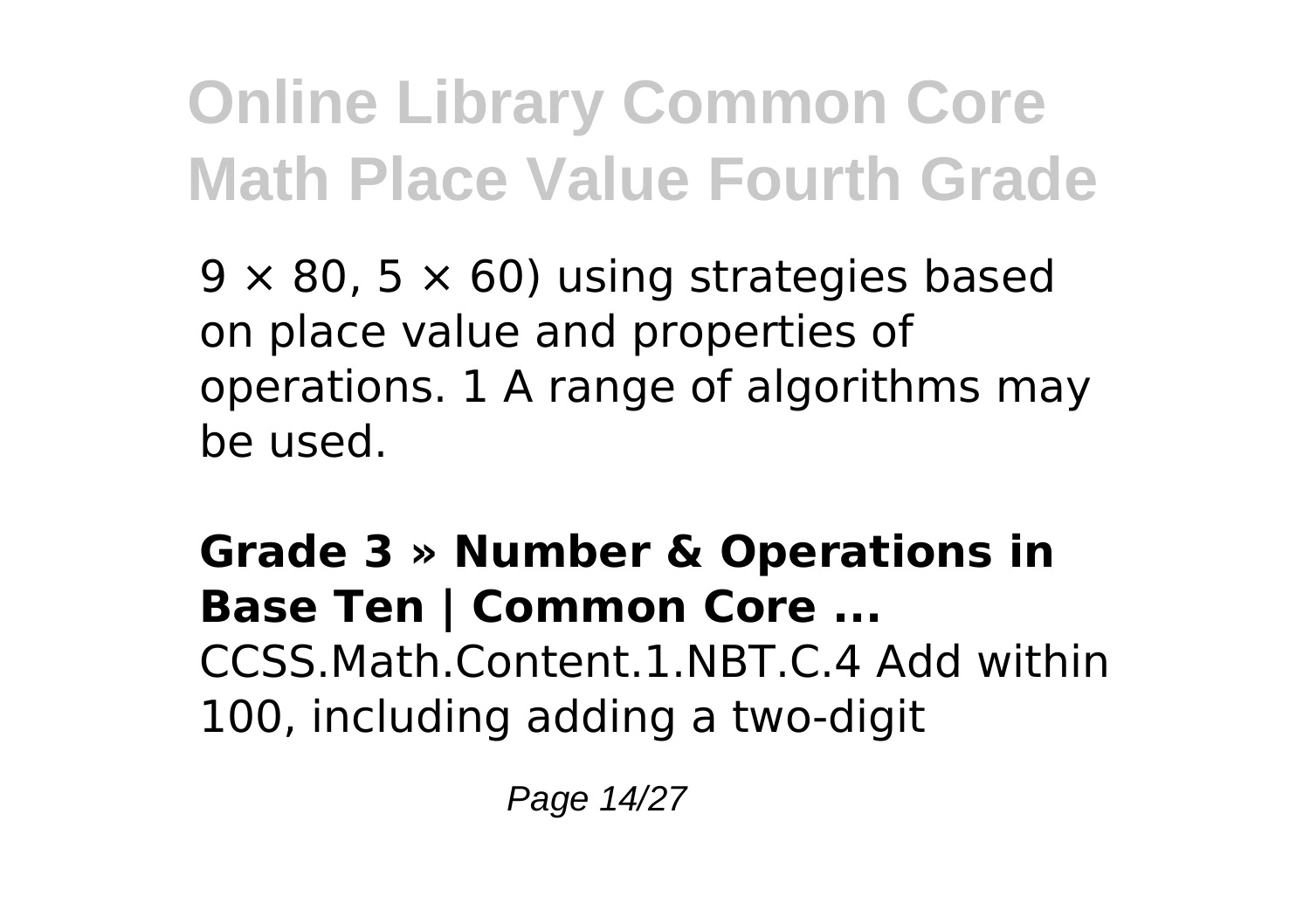number and a one-digit number, and adding a two-digit number and a multiple of 10, using concrete models or drawings and strategies based on place value, properties of operations, and/or the relationship between addition and subtraction; relate the strategy to a written method and explain the reasoning used. Understand that in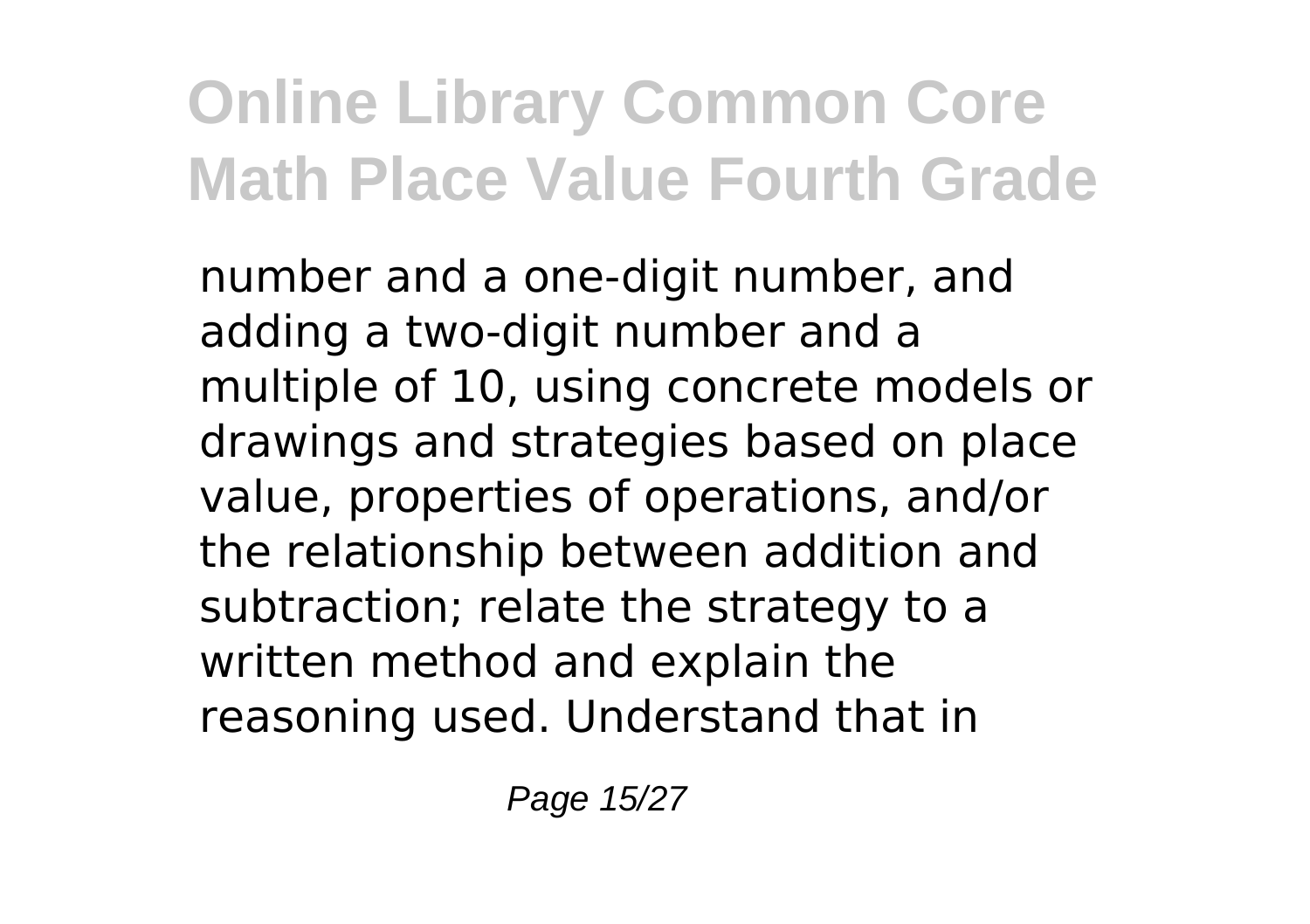adding two-digit numbers, one adds tens and tens, ones and ones; and sometimes it is necessary ...

#### **Grade 1 » Number & Operations in Base Ten | Common Core ...**

The best source for free math worksheets. Printable or interactive. Easier to grade, more in-depth and

Page 16/27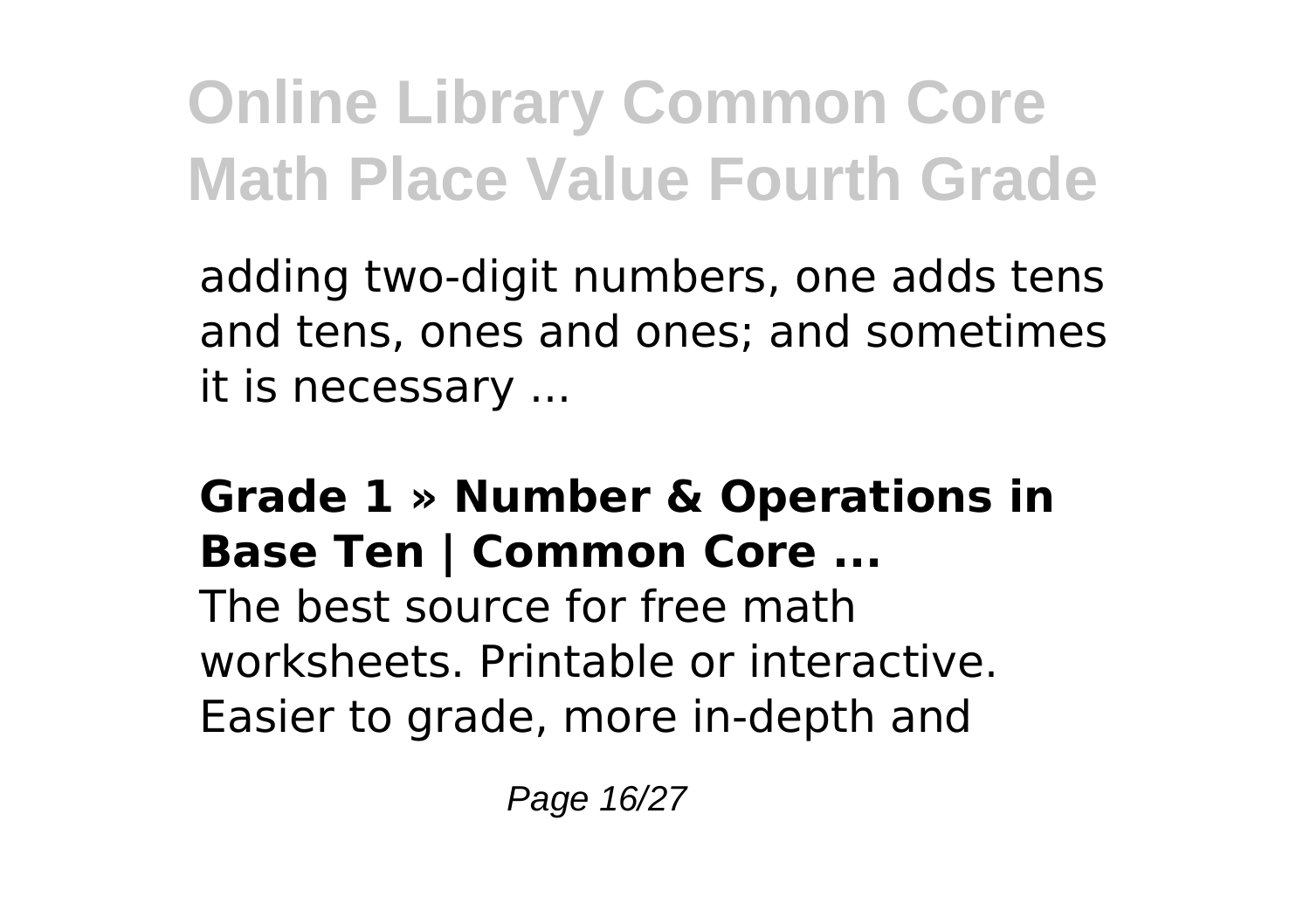100% FREE! Kindergarten, 1st Grade, 2nd Grade, 3rd Grade, 4th Grade, 5th Grade and more!

### **Common Core Sheets - Free Math Worksheets**

Common Core State Standards: 2.NBT.1 Understand Place Value, Primer, Prerequesite. Students write the number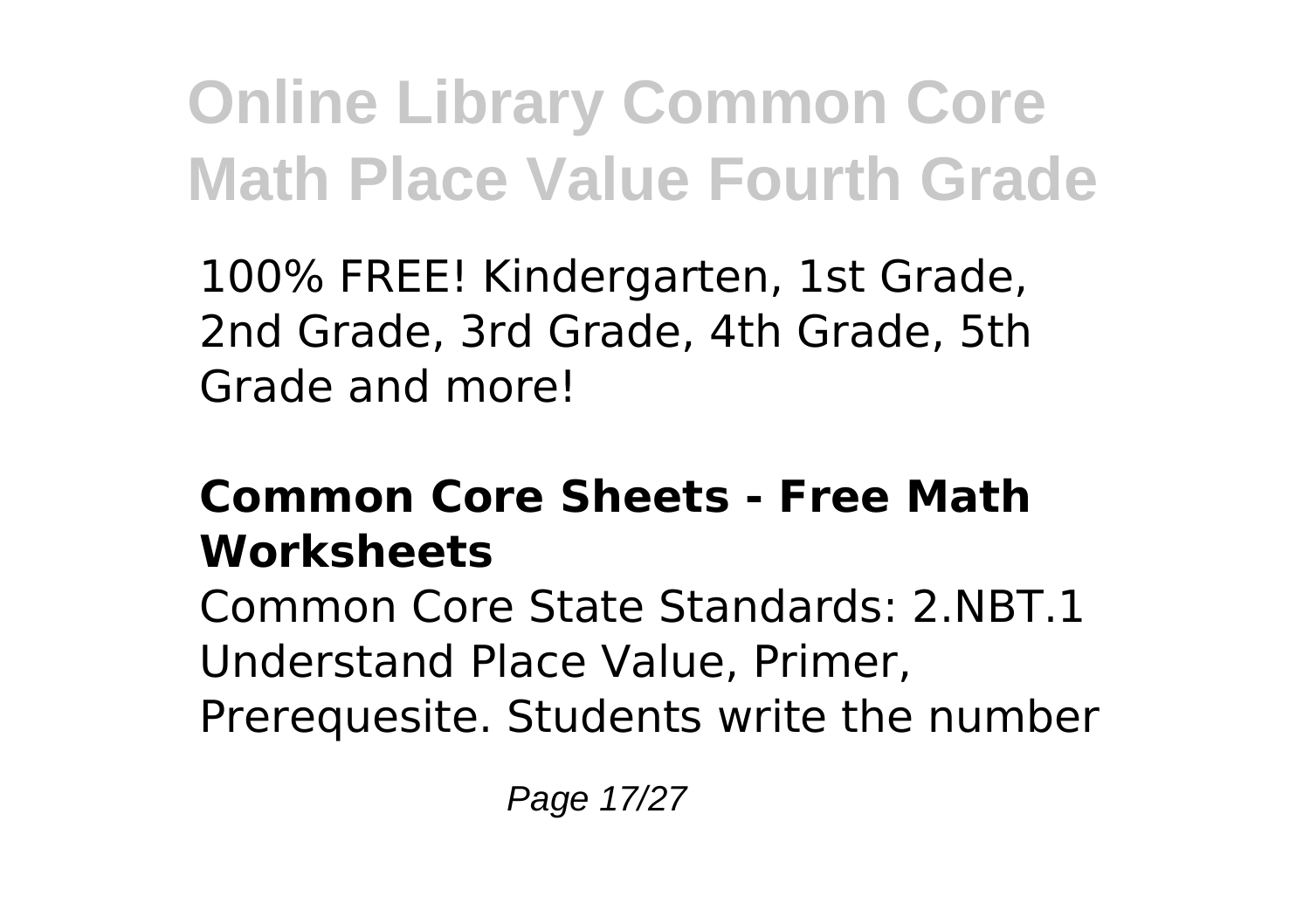described by ones and tens. 2 digits.

### **Second Grade Place Value Worksheets**

In math, every digit in a number has a place value. Place value can be defined as the value represented by a digit in a number on the basis of its position in the number. 01:11 Learn with the Complete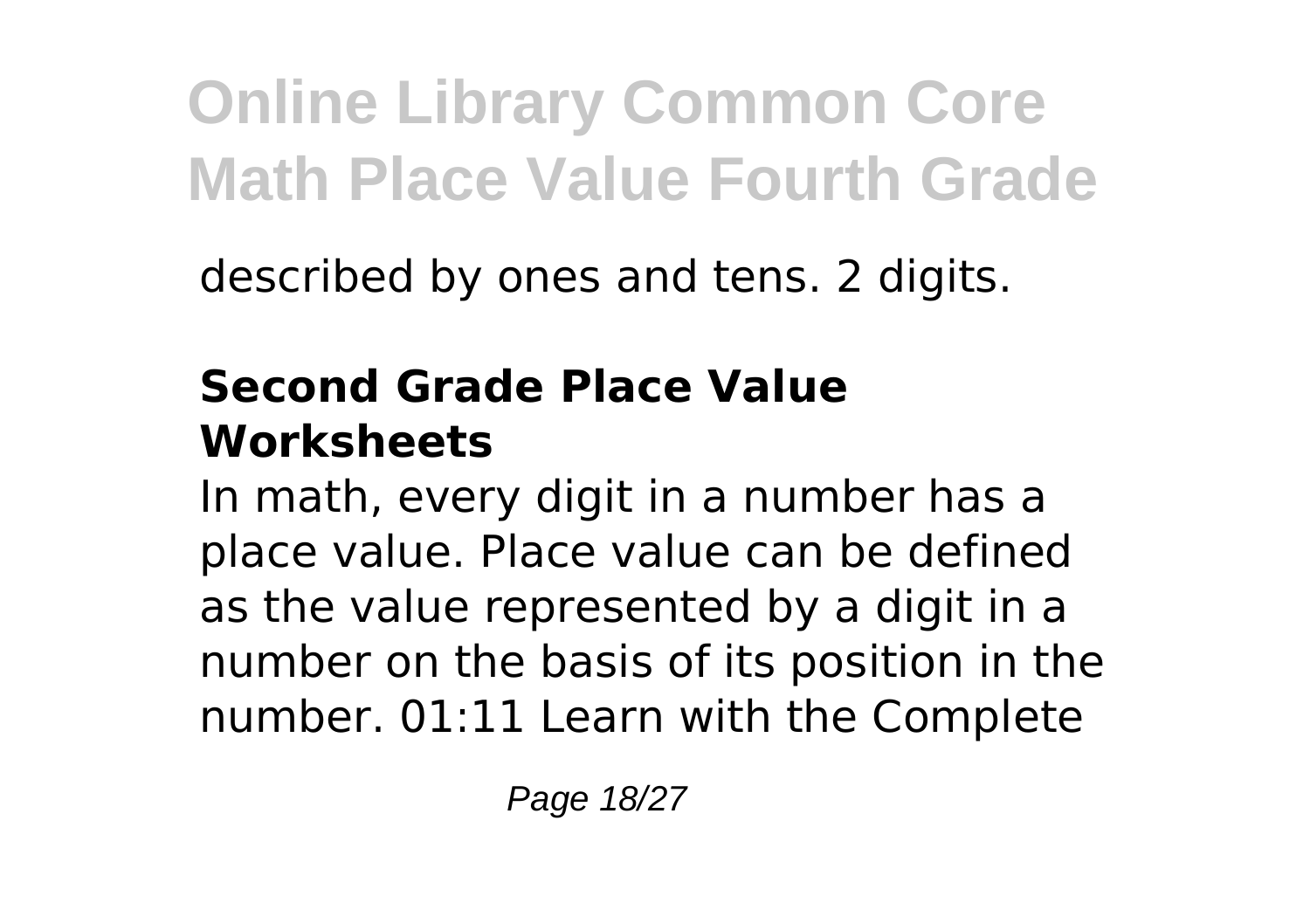K-5 Math Learning Program

### **What is Place Value? - [Definition, Facts & Example]**

The best source for free math worksheets. Printable or interactive. Easier to grade, more in-depth and 100% FREE! Kindergarten, 1st Grade, 2nd Grade, 3rd Grade, 4th Grade, 5th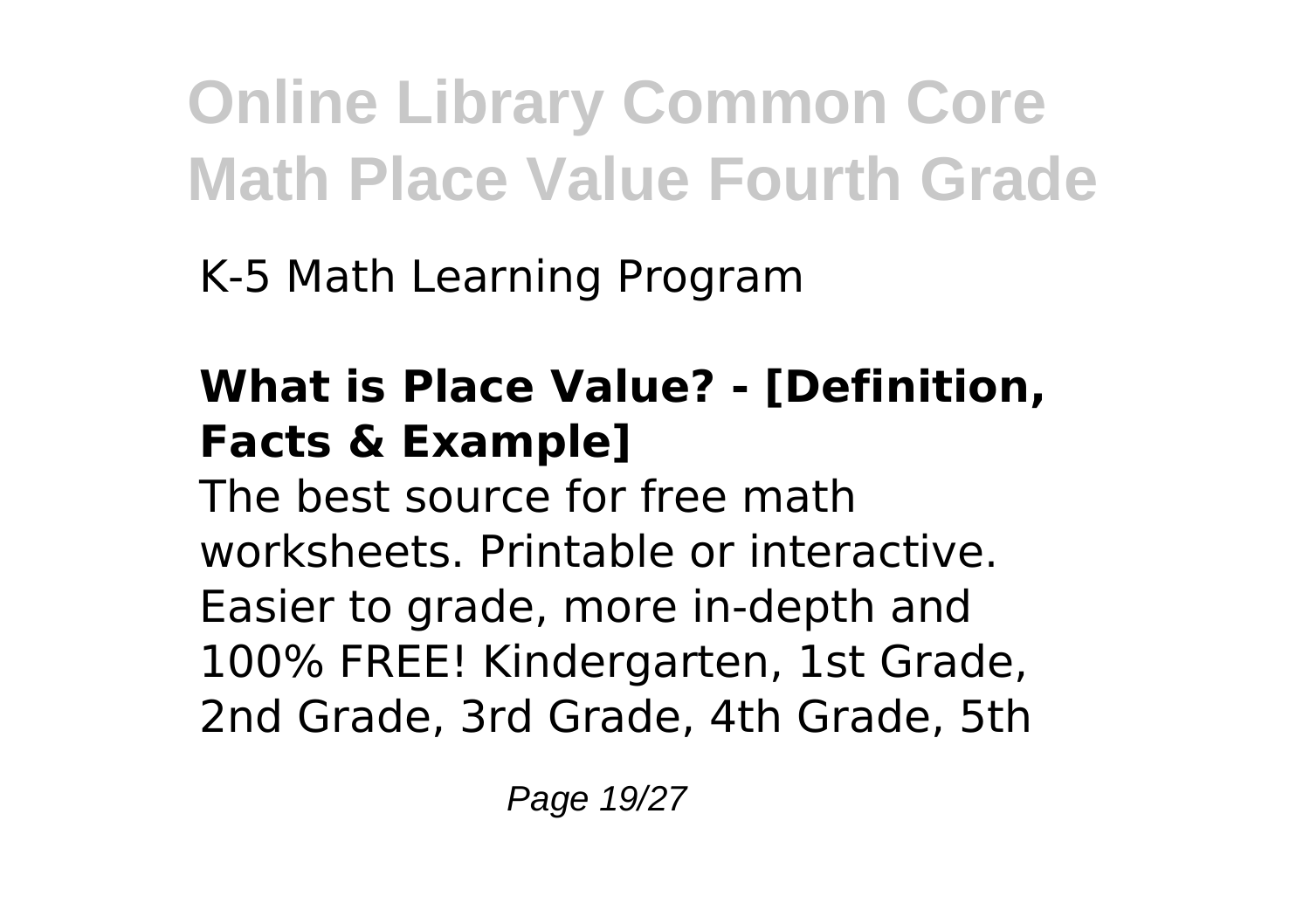Grade and more!

### **News & Updates | Free - CommonCoreSheets**

The California Common Core State Standards: Mathematics . was edited in part by the staff of CDE Press, with the cover and in-terior design prepared by Tuyet Truong. It was published by the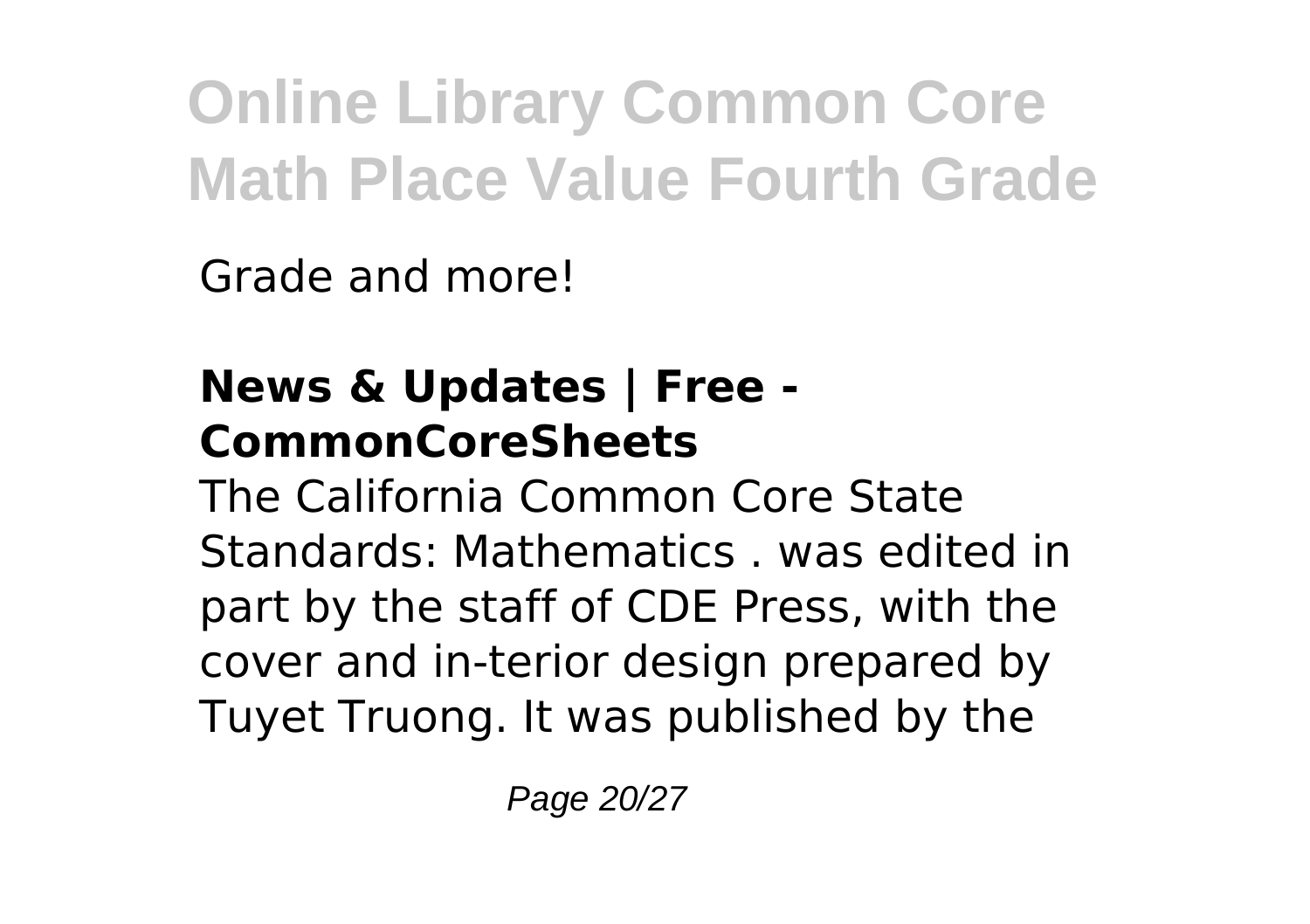California Department of Education, 1430 N Street, Sacramento, CA 95814-5901.

### **California Common Core State Standards**

Grade 4 Module 1: Place Value, Rounding, and Algorithms for Addition and Subtraction In this 25-day module of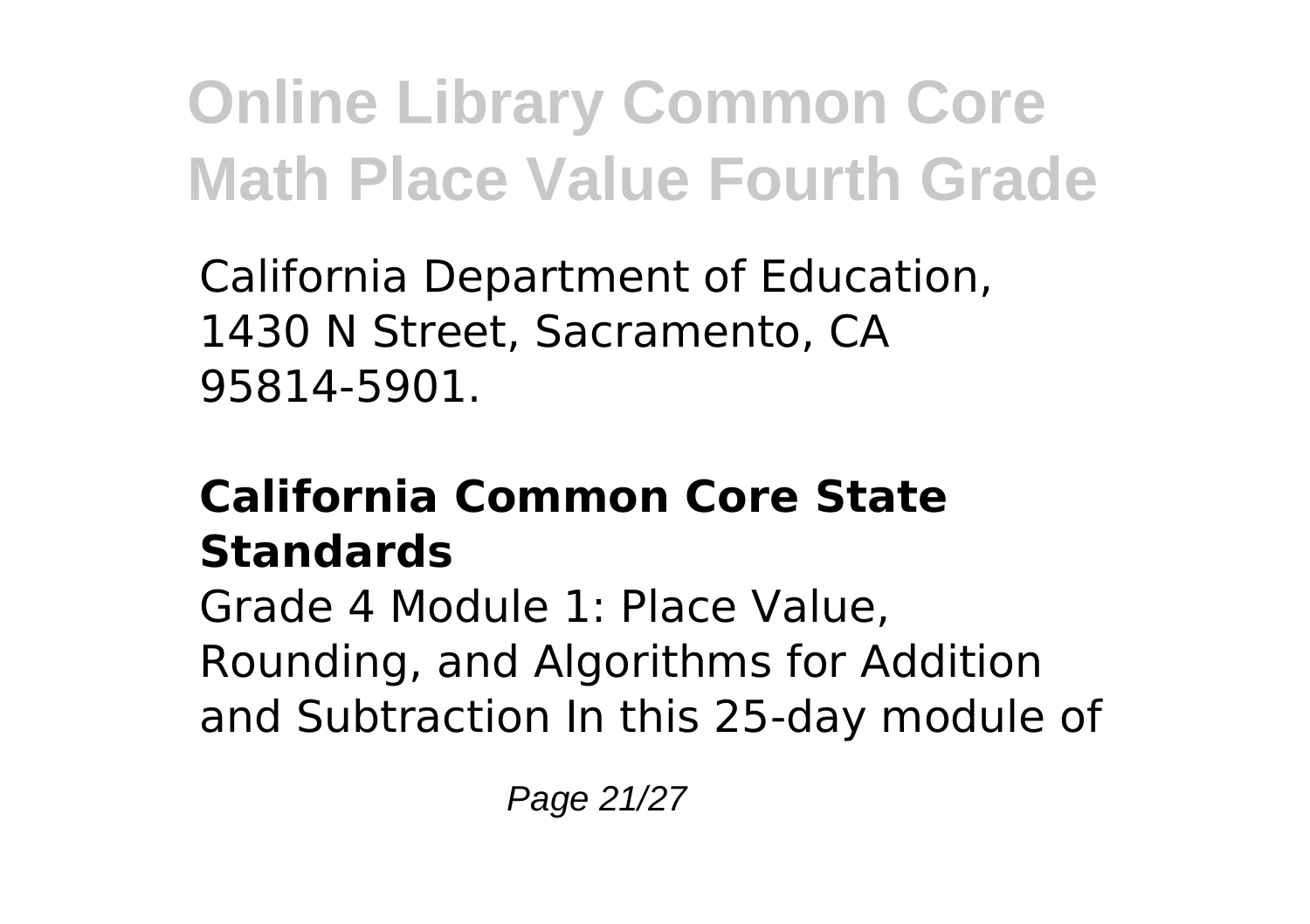Grade 4, students extend their work with whole numbers. They begin with large numbers using familiar units (hundreds and thousands) and develop their understanding of millions by building knowledge of the pattern of times ten in the ...

#### **Grade 4 Mathematics Module 1 |**

Page 22/27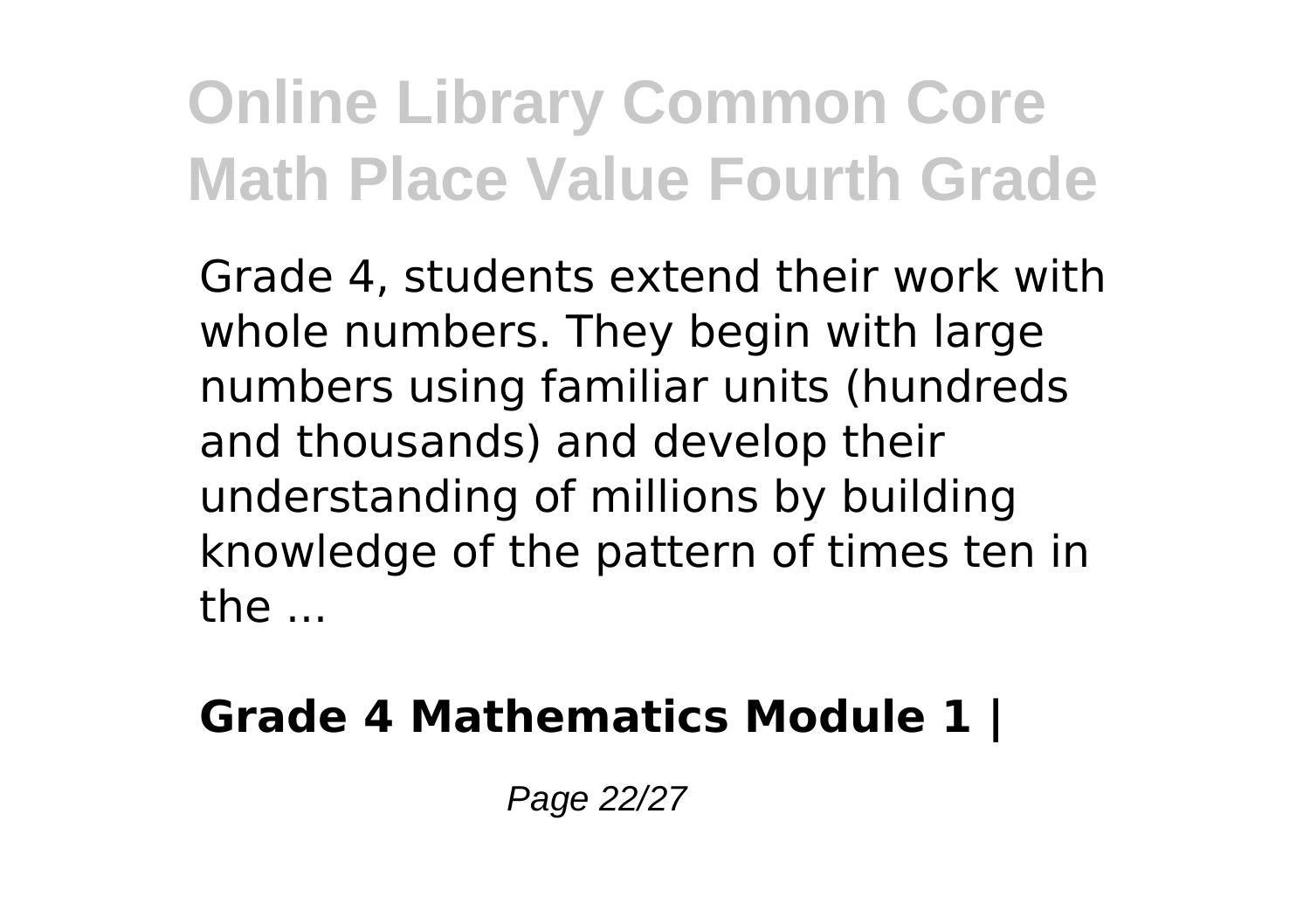### **EngageNY**

An overview of "Place-value" The place value definition in mathematics refers to the arithmetic value associated with each digit corresponding to its place in a number. For example, the number "58" has the digit "8" at the unit's place and "5" at the tens place.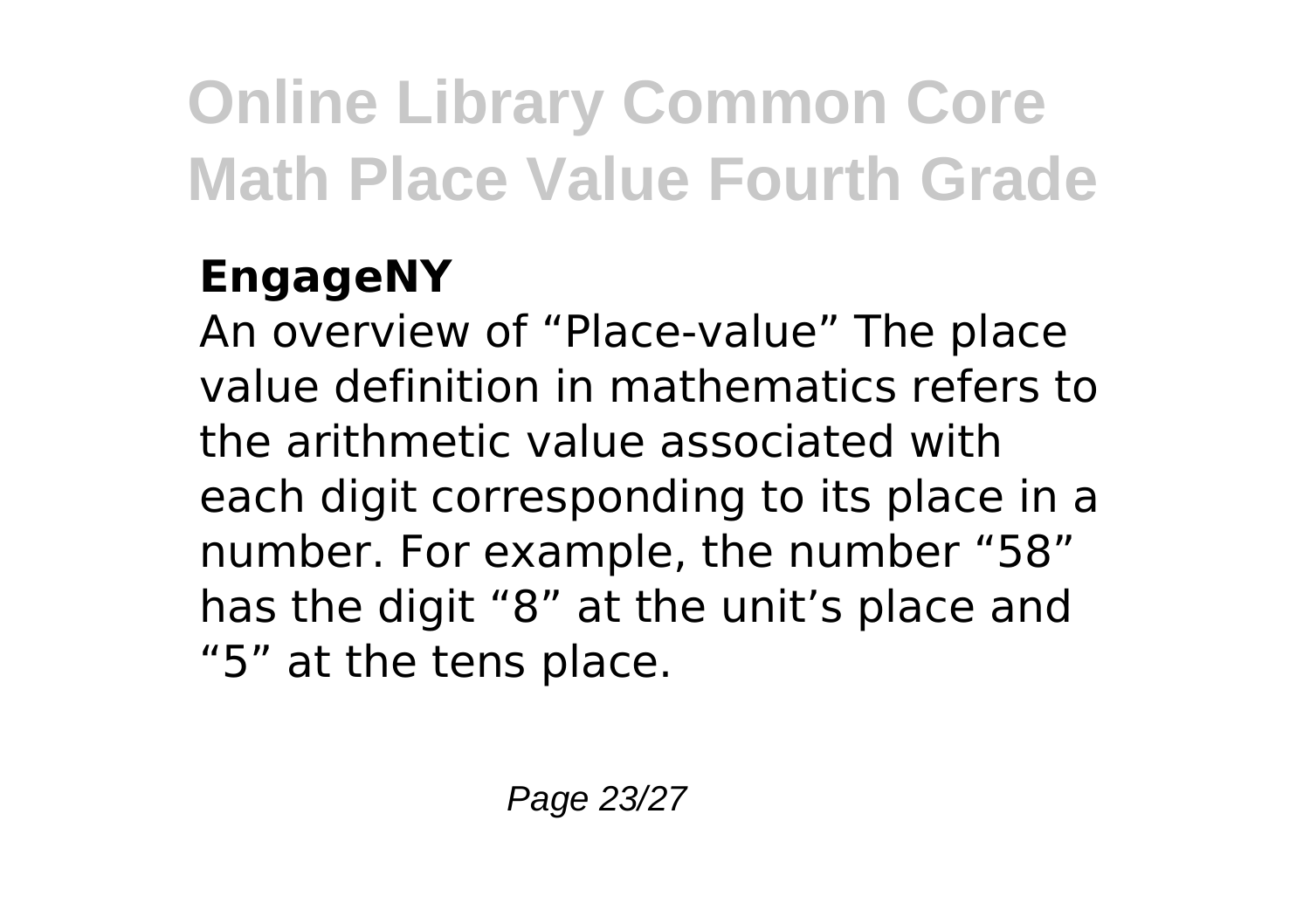### **Place Value Games for Kids Online - SplashLearn**

Place Value, Rounding, Addition, and Subtraction Students build on their understanding of the structure of the place value system, start to use rounding as a way to estimate quantities, and develop fluency with the standard algorithm of addition and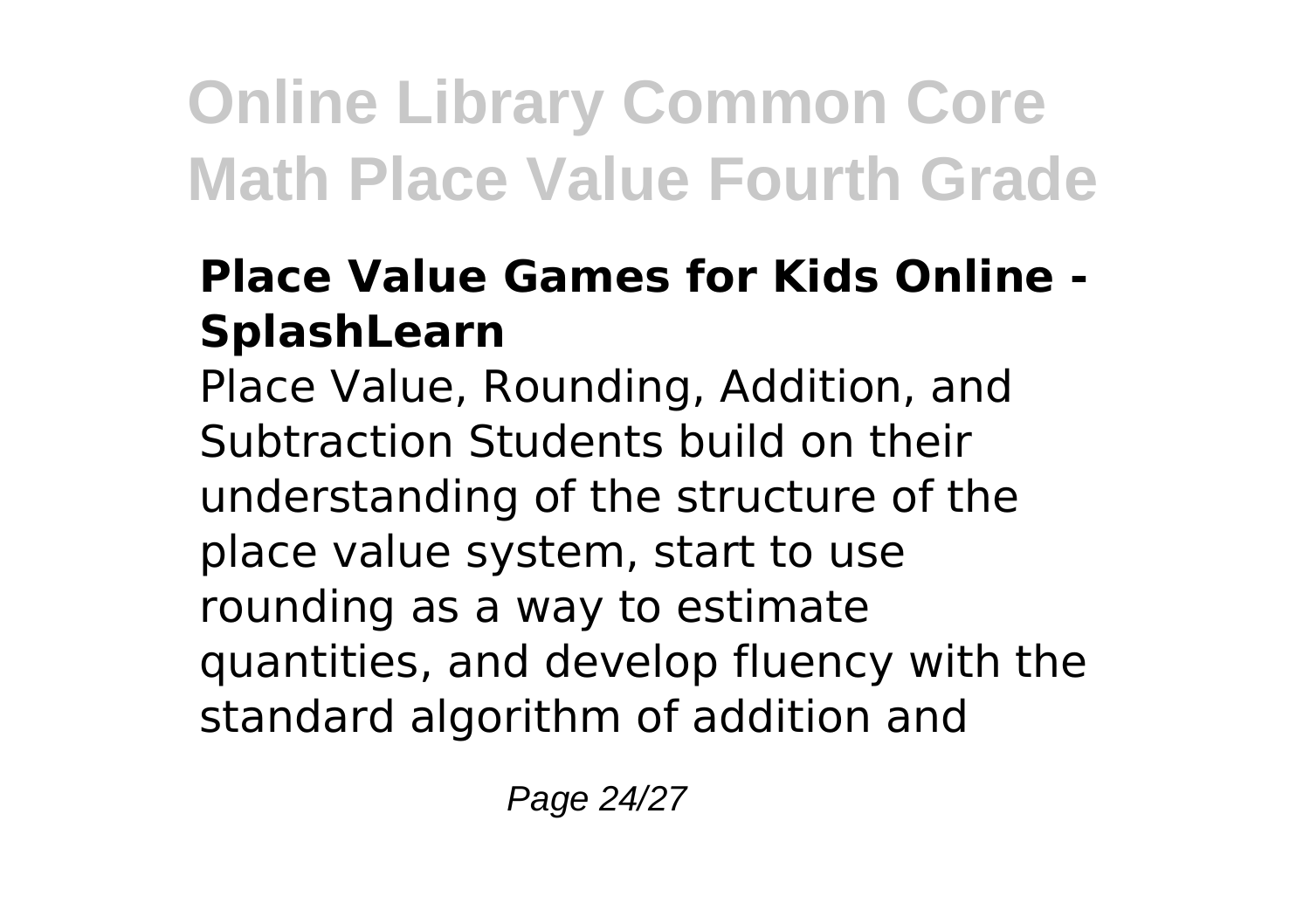subtraction.

### **3rd Grade Math - Unit 1: Place Value, Rounding, Addition ...**

Here's the understatement of the year: teaching place value is kind of a big deal! From kindergarten through 5th grade, "Numbers and Operations in Base Ten" shows up in the common core math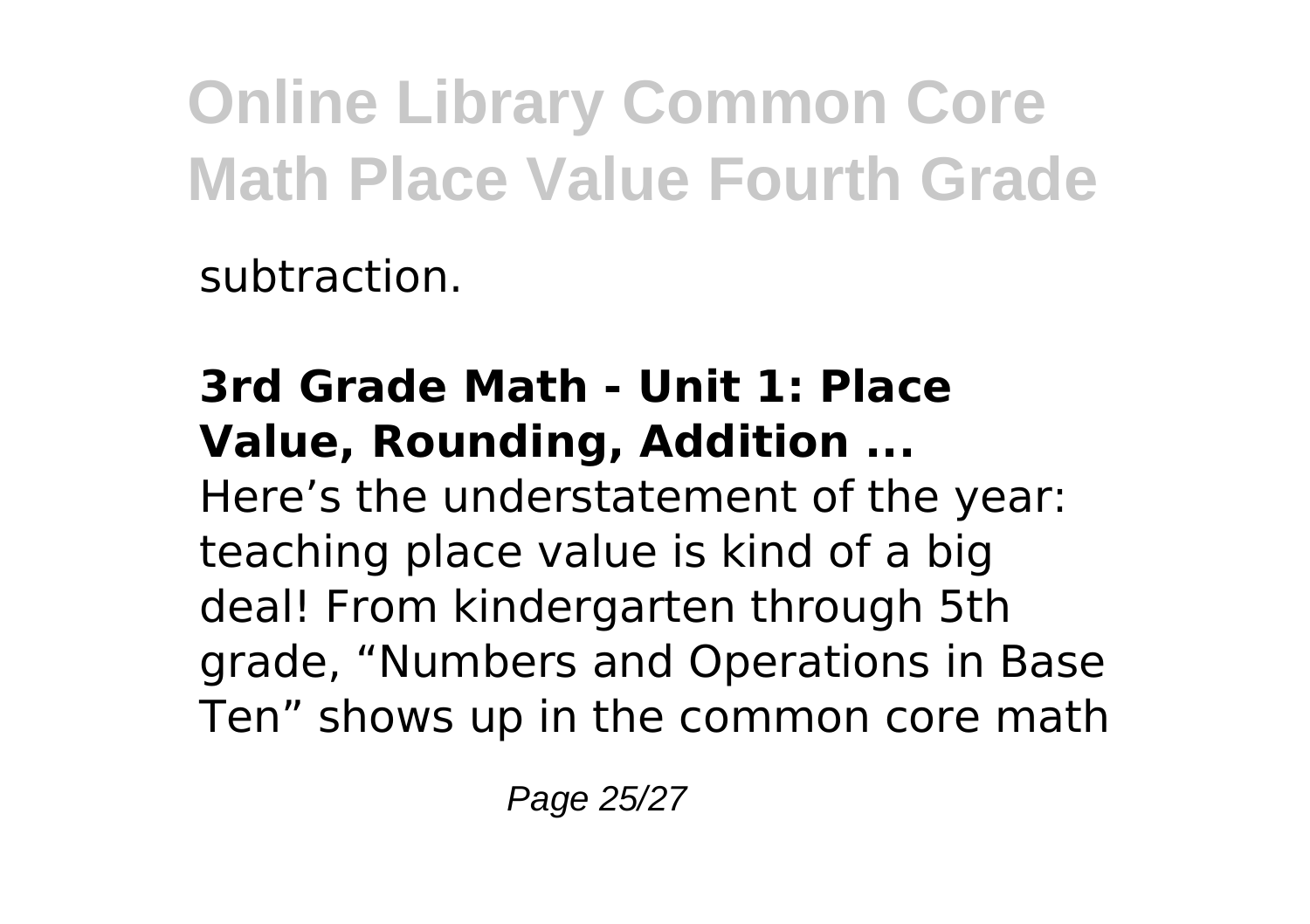standards like clockwork. The task of "understanding place value" grows in complexity every year and really ramps up starting in 3rd grade.

Copyright code: d41d8cd98f00b204e9800998ecf8427e.

Page 26/27